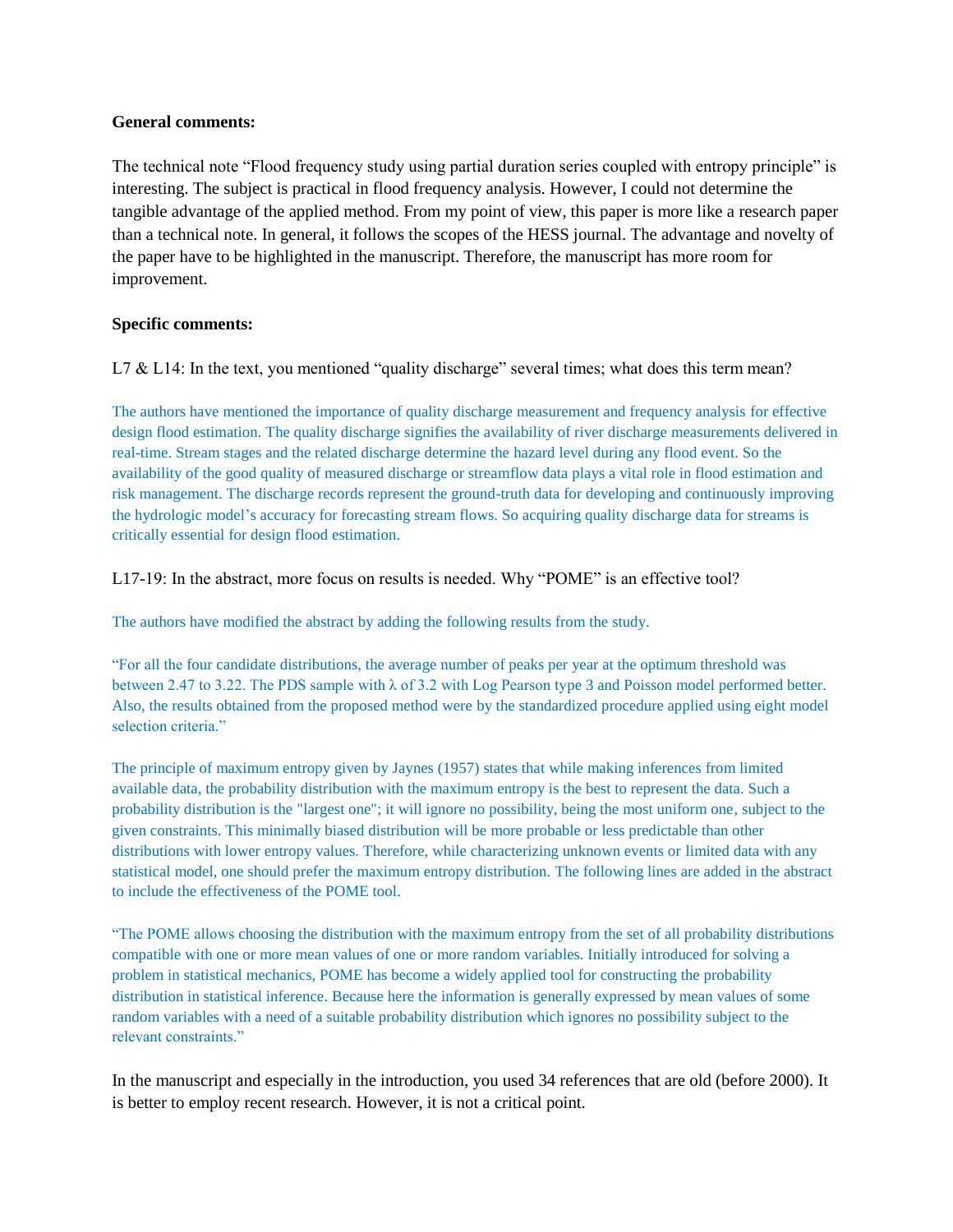Some new pieces of literature are added in the modified manuscript, such as Rosbjerg and Madsen (2004), Ben-Zvi (2009), Deidda (2010), Bhunya et al. (2012), Bhunya et al. (2013), Shinyie and Ismail (2012), Caballero-Megido et al. (2018), Pan and Rahman (2021).

# L31-33: Could you please elaborate more? How is it possible to thoroughly evaluate the flood generating processes?!

A Partial Duration Series (PDS) compromises traditional time series analysis and Annual Maximum Series (AMS) modeling. It represents more information about any flood event as it involves dual modeling, i.e., the magnitude and time of arrival of peaks above a threshold. Generally, in AMS, we only focus on modeling the maximum value of each year, while in PDS, maximum values higher than a threshold and their rate of occurrence are considered. So it provides a better way to thoroughly evaluate the flood generating process as it incorporates the time of arrival of peaks.

## L37: What does "better performance of PDS" mean?

Here the better performance of PDS as compared to AMS signifies less sampling variance of T year return period estimations Q (T) than AMS. For example, Cunnane (1973) observed that the PDS estimate of Q (T) for the same range of return periods has a smaller sampling variance than the AMS estimate only if the PDS has a  $\lambda$  of 1.65.

L39: Please explain "Poisson arrival of peaks" before mentioning it in the text.

Poisson arrival of peaks means when the rate of occurrence of peaks above a threshold is suitably modeled using Poisson distribution. The same has been described in the revised manuscript.

L 41: What do you mean by "Poisson process"? Readers demand to have clear fundamental literature in the introduction.

A Poisson process is a model for a series of discrete events where the average time between events is known, but the exact timing of events is random. The arrival of an event is independent of the event before (waiting time between events is memoryless). It is usually used in scenarios where we count the occurrences of certain events that appear to happen at a specific rate but entirely at random. In the case of a Poisson process, events are independent of each other, i.e., the occurrence of one event does not affect the probability another event will occur; the average rate (events per time period) is constant, and two events cannot happen at the same time. The same has been included in the introduction section before presenting the literature on the Poisson model.

Please reflect and indicate your method advantage in the introduction. By having a wide variety of "λ", what is entropy-based models' preference?

In the traditional statistical approach, the degree of fitness of various probability distributions to model the magnitude of exceedances is compared using some GOF metrics. Based on this, the threshold with better performance of error metrics is selected. The present study is the first of its kind where entropy is applied to locate the optimum threshold in PDS modeling of FFA. Instead of considering only the degree of fitness of magnitude of exceedances, the proposed methodology includes entropy of both the models of PDS, i.e., the arrival rate of peaks and their magnitude, to find the optimum threshold and the respective distributions. The advantage of the proposed method has been included in the introduction section of the revised manuscript. By having a wide variety of ' $\lambda$ ,' the entropy-based model suggests selecting the value of  $\lambda$  where the combined entropy of both the models is the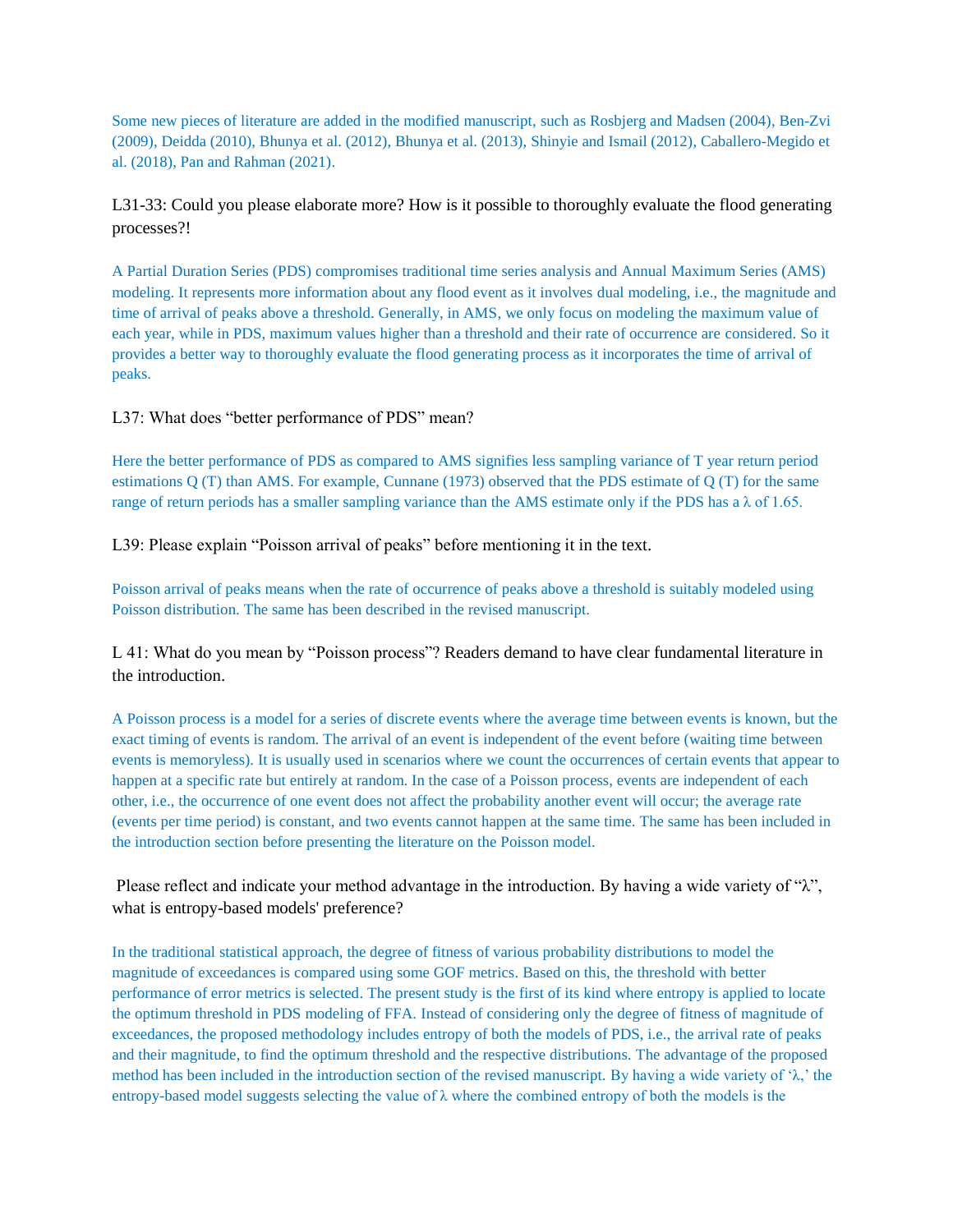maximum from a region where an increase in threshold causes a decrease in  $\lambda$  value along with linearity in the mean residual life plot.

You mentioned several times "probability dist." And "fitting dist", what are your purposes to point them in the introduction part? I understand what you did, but is it not vivid in your manuscript.

In the introduction, the authors mentioned "fitting distributions", i.e., fitting probability distributions to the magnitude of exceedance in PDS. In PDS, one model is used for the arrival rate of peaks above a threshold and the other for their magnitude.

The authors agree with the reviewer's suggestion, and the same has been taken care of in the revised manuscript.

L66-72: This paragraph must be rewritten to address the purposed method's necessity and novelty. Now, I did not get any points.

Even though several methods exist for threshold identification in PDS modeling of FFA, there is no universal guideline for the same. The present study is the first of its kind, where entropy is applied in PDS modeling. Instead of considering only the degree of fitness of magnitude of exceedances like in the existing standardized statistical approaches, the proposed methodology includes entropy of both the models of PDS, i.e., the arrival rate of peaks and their magnitude to find the optimum threshold and the respective distributions. The proposed methodology is applied to the daily discharge data of the Waimakariri River at the Old highway bridge site in New Zealand. Similar changes are made in the revised manuscript.

L75: In this sentence, what do you mean by "dual"?

Here 'dual' means the two components of a PDS model, i.e., (i) to model the arrival rate of peaks above a threshold and (ii) to model the magnitude of these peaks.

Table 1: What is "Γ"? I did not find its definition in the text.

"Γ" represents the gamma function. It's added in the footnote of Table 1.

L100: What is the benefit of the "negative binomial dist." in your context?

Negative binomial (NB) distribution is an alternate choice of discrete probability distribution to model the arrival rate of peaks in PDS apart from Poisson and Binomial distribution based on the value of dispersion index. From Figure 5, it's clear that NB is suitable for some low range of thresholds. For these values of thresholds, the average number of peaks per year increases with the threshold (Figure 3). So these are excluded for further entropy analysis. However, it might be possible for any other study area to calculate model 1 using NB distribution as it extends the Poisson distribution, allowing for over-dispersion. For such cases, the expression of NB distribution given in Table 1 can be applied in the entropy expression.

L119: Why, in this paper, "e" has to be in a logarithm base?

The logarithm base in the expression entropy defines the unit of entropy. Here, "e" is used as the base in the entire work; however, some other units can also be used as they won't affect the core of the methodology proposed in the study.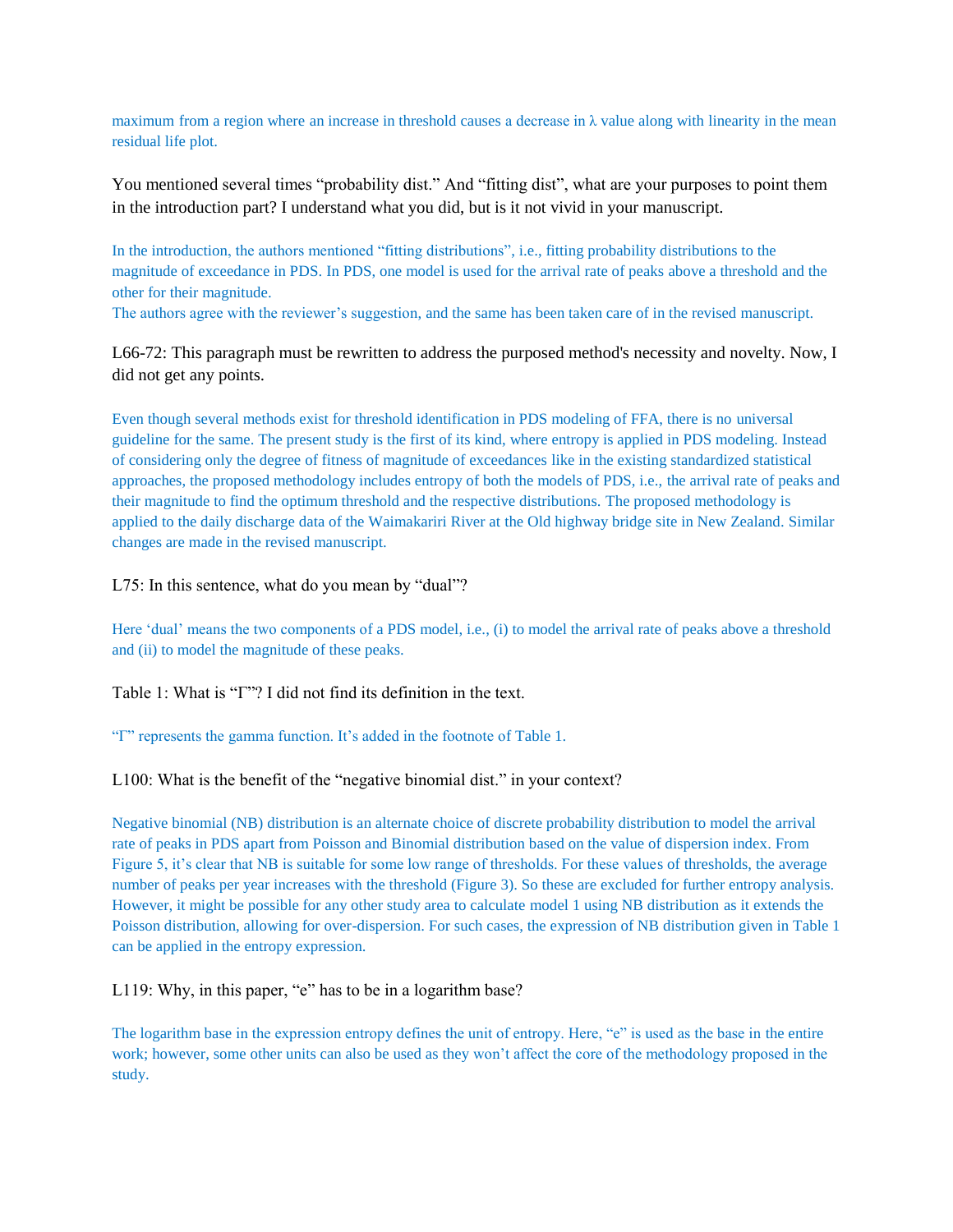L129-130: "therefore, while … (Lee et al., 2011). I do not understand this sentence.

Here the importance of the principle of maximum entropy (POME) theory is described as observed by Lee et al. (2011). For a statistical model with limited available data, the distribution with the maximum entropy should be chosen as it will be more probable or less predictable than other distributions with smaller entropy values.

L131-136: irrelevant to previous sentences; it has to be somewhere else.

This section represents some literature on applying the POME theory, which has now been shifted to the introduction section in the revised manuscript.

L163-165: Rewrite the sentences. It is not understandable.

"The peak discharge in a PDS also depends upon various catchment dynamics with respect to space and time, such as catchment area, the frequency of rainfall and their magnitude, etc. So the independence criteria of peaks can depend not only on statistical phenomenon as proposed in some previous literature."

L169-171: Could you please graphically explain this condition? then "intermediate" discharge can be intelligible in L173.



This graph is added to the revised manuscript.

L171: Do you mean mathematically and logically using OR in Eq. 13? Because it has to be in this form.

 $\theta$  < 5 days + ln (A) **or**  $q_{min}$  > (3/4) min [ $q_1$ ,  $q_2$ ]; this is the right expression.

Table 3: ADC has to be mentioned after AD, not in the end.

The changes are made in the revised manuscript.

L200-201: Does not have vivid meaning.

As described previously, the PDS extracted at any threshold comprises two models; a discrete distribution is used to model the arrival of peaks per year (M1). A continuous probability distribution fits the magnitude of these peak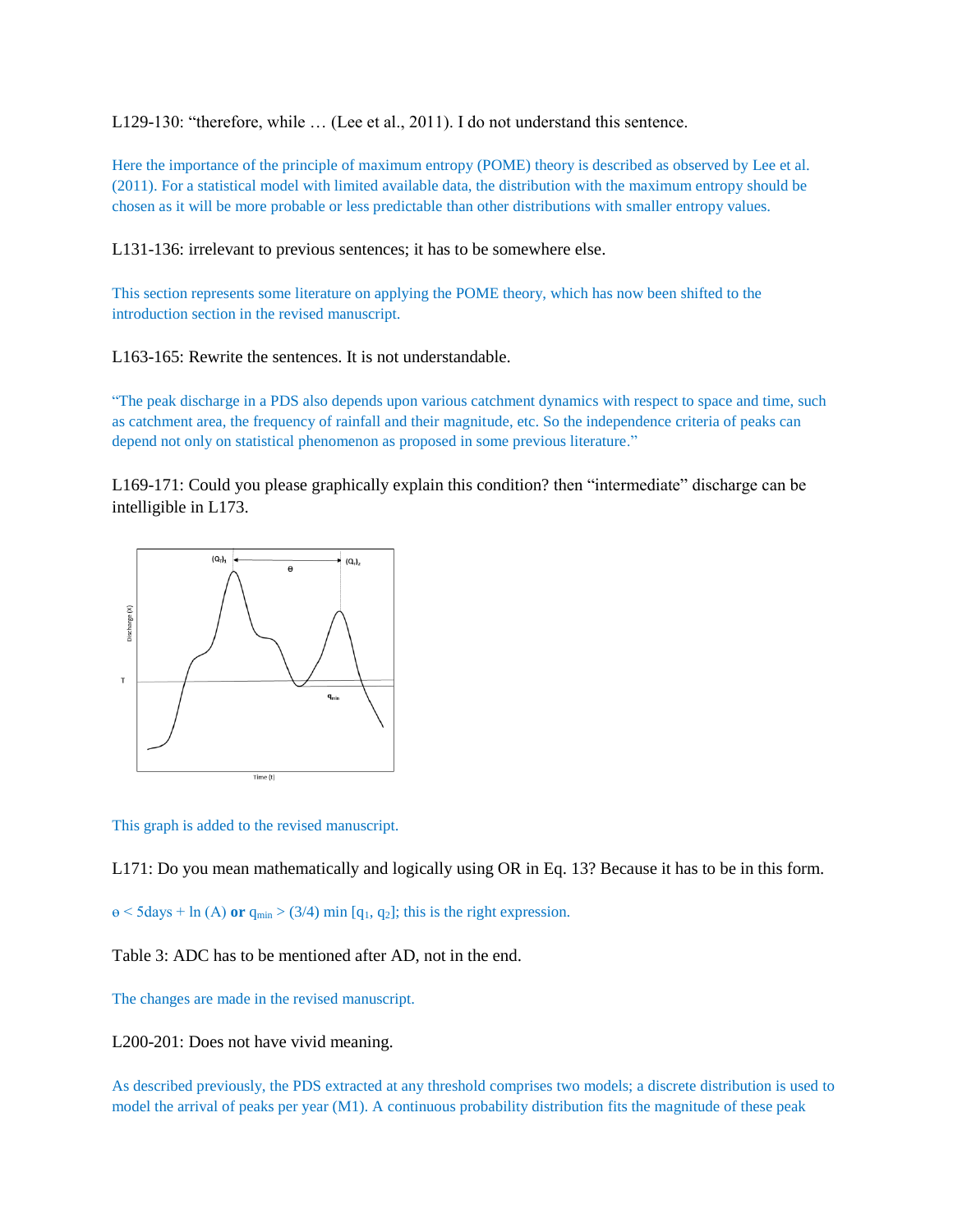values  $(M_2)$ . The present study suggests selecting a threshold where both models' combined entropy is the maximum as per the principle of maximum entropy theory.

L206: What is conventional statistics in this research? And what do you want to point by comparing these models?

The conventional statistics used in this research are listed in Table 3. The standardized statiscal procedure found in literature evaluates the degree of fitting of various probability distribution models to the magnitude of exceedances applying one or more such statistical measures. So the authors have compared the result obtained from the proposed methodology (overall degree of fitting of candidate distributions at various thresholds) with this conventional standardized procedure to analyze whether this entropy-based analysis can be applied as an alternate for threshold selection.

Page 9: What does this method work if  $\lambda$ =2? Two independent events per year. Is there any way to calculate the threshold by assuming two events per year?

 $\lambda = n/N$ ; where 'n' is the total number of peaks above the threshold and N is the number of years available data. Here, N = 49, so the threshold at which there are 98 peaks (n) above it corresponds to a  $\lambda = 2$ . So for Figure 4, the independence criteria are applied to extract the PDS at each threshold starting from the minimum daily discharge (22.033m<sup>3</sup>/s). This analysis shows that at t = 920.368 m<sup>3</sup>/s, there are 98 peaks above it, referring to  $\lambda$  = 2.

Figure 1: It is good instruction; however, you need to elaborate more on the second box "Extract PDS at …", explain the third box in the text, before this figure, and answer the question of "what if for non-linear approach" for the fourth box.

The second box: Extract PDS at all the thresholds starting from the minimum daily discharge and apply USWRC independence criteria; check for independence using Modified Mann Kendal's Tau test and autocorrelation plots

An explanation for the third box (before Figure 2): The gradual variation of the average number of peaks per year divides the entire range of thresholds into four domains, as described by Lang et al. (1999). For a PDS, an extremely low threshold makes the whole series lie above it in domain 1. Then with an increase in threshold, more peaks are identified and retained in domain 2. Further rise in threshold makes a decrease in the average number of peaks per year in domain 3, and finally, when the threshold reaches the time series maximum, no peaks are retained in domain 4.

Fourth Box: Linearity of MRLP gives us a rough idea about a range of thresholds where the optimum threshold might lie. It also implies choosing a threshold to maximize the stability of the distribution parameter estimates for the PDS. If for some cases, no region of linear variation is found in the MRLP, the independent thresholds from Domain 3 (Figure 4) can be considered further. However, the MRLP and parameter stability plot should be analyzed from the bootstrap sampling to ensure the same.

L 225-226: remove it. It is not relevant. "Flood management ..."

The lines are removed in the revised manuscript.

L228: What does excellence mean in FFA? Does it mean long-term?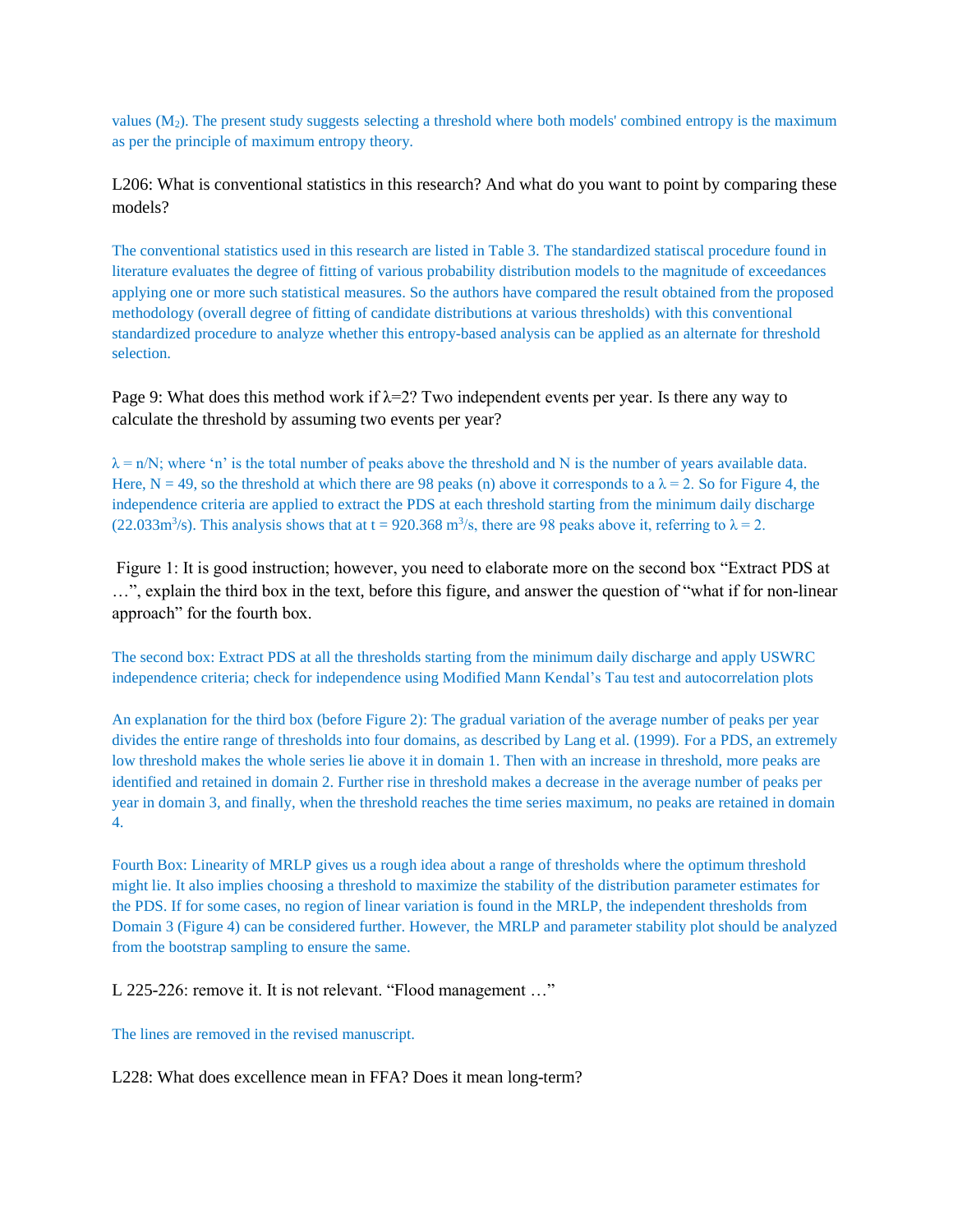Here the excellence of the data set means the long–term available data and its quality (with very few missing values).

Table 4: The mean and std of maximum daily flow are the same. I do not have your data. Do you think, is it correct?!

There was a mistake in the calculation. The values have been modified in the revised manuscript.

L238: What are the applied thresholds? Please write them in this part.

Initially, each data point of the daily data series starting from the minimum daily discharge  $(22.033m<sup>3</sup>/s)$  is considered a threshold. USWRC independence criteria removed the dependent peaks (Figure 3). After identifying a suitable range for the threshold from the graphical tests proposed by (Lang et al., 1999), i.e., in Figure 3, arbitrary thresholds are selected within that range at an interval of  $10 \text{ m}^3\text{/s}$  such as  $220 \text{ m}^3\text{/s}$ ,  $230 \text{ m}^3\text{/s}$ ,  $240 \text{ m}^3\text{/s}$  .......1150 m<sup>3</sup>/s. Similar explanations have been included in the revised manuscript.

Figure 2: in a, did you omit the values upper the critical dash line? What is the interpretation of the negative values in Kendal tau (y-axis)?

The thresholds at which tau is greater than tau critical (upper dashed line) are omitted from further analysis as it violates the independence assumption of peaks. The negative Kendal tau value represents a negative correlation among the variables.

I am curious to know the reason for the higher correlation in 9 step time lag in b.

Figure 2b represents the autocorrelation plot for the PDS extracted at a threshold of  $300 \text{ m}^3$ /s. The partial duration series is shown below.



The authors have used MATLAB software to plot the autocorrelation graph using autorcorr() function, and the result is shown below.

PDS at T = 300m3/s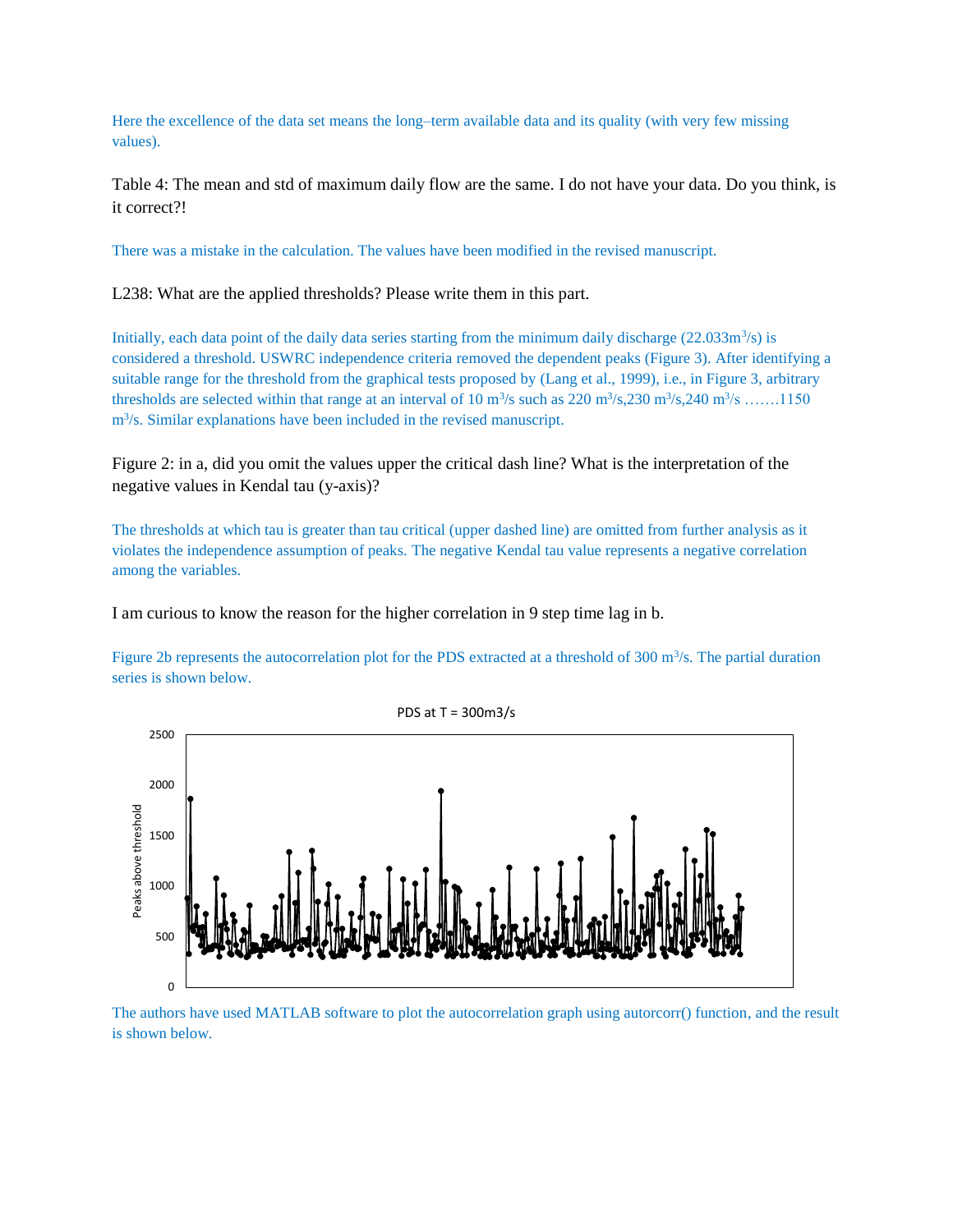

The PDS graph shows that except for two higher discharges, the peaks extracted at a threshold (T) of  $300 \text{ m}^3\text{/s}$  do not have any particular pattern, i.e., they tend to fluctuate randomly. The presence of these two higher values at 9 step time lag might be the reason for a higher correlation. But since most of the spikes are not statistically significant, this implies that the peaks are mainly independent of each other.

L244: How many peaks did you select in the designated threshold?

Only independent peaks are selected at each threshold, those retained after applying USWRC criteria.

Figure3: is an excellent figure, but a question rase up, why did you consider values below  $\lambda = 1$ ? What is the benefit of showing, for example, eight peaks per year in FFA? Because they are not "flood" anymore.

Here to analyze the graphical test proposed by Lang et al. (1999), we have considered all the peaks starting from the lowest daily discharge value. The number of independent peaks in the PDS and the respective  $\lambda$  values are calculated at each point. So it also includes the values below  $\lambda = 1$  to identify all the four domains of the plot. Eight peaks per year are not shown for any particular reason; it's just the part of the entire plot of t vs. λ as λ attains a maximum of 8.22. This represents the lower limit of domain 3.

L278-279: How do you recognize the linear behavior in the figure? This is an entirely ocular and nonmathematical diagnosis. Where does the plot start to shift?! How do you consider linearity if the threshold in Figure 4b? By changing the y-axis, it is not linear anymore!

The authors agree with the reviewer that it's based on visual observation. It's observed from the calculated values that for a threshold varying between 220 m<sup>3</sup>/s to 1150 m<sup>3</sup>/s, the mean excess varied between 216 to 360 m<sup>3</sup>/s. So the authors have identified a region where the value of mean excess doesn't show much variation with change in the threshold, i.e., within a threshold of 550 to 1000  $\text{m}^3$ /s, mean excess showed a slight variation around 300  $\text{m}^3$ /s. The Y-axis of Figure 4b is made the same as Figure 4a in the revised manuscript.

#### L283: explain more.

A similar explanation given in the previous question is added in the revised manuscript.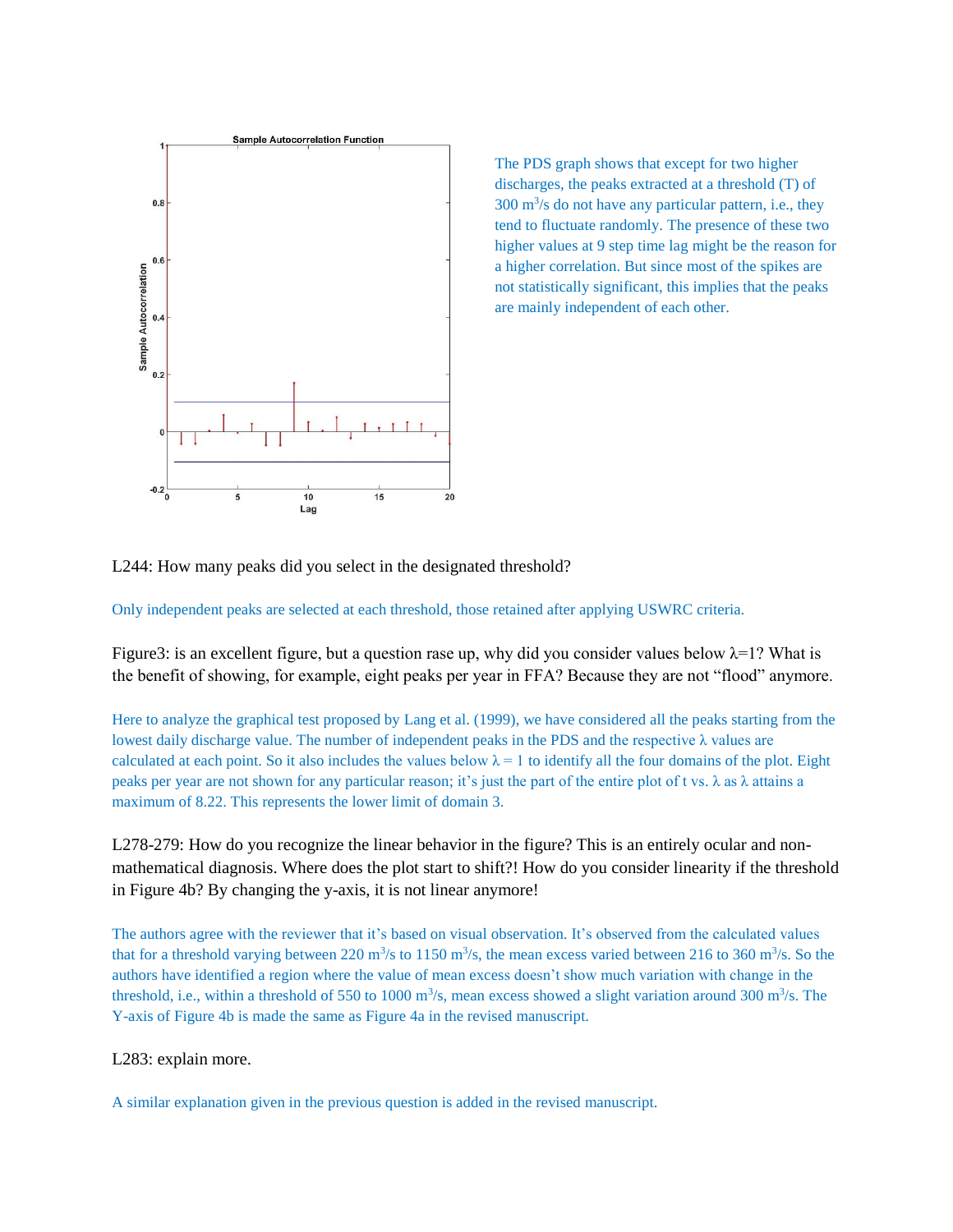Page 14: What is the range of dispersion index? What does 1 in your study mean? What is/are the reasons for having high DI at low thresholds? and reflect it in the manuscript.

Dispersion index can take any positive value greater than one or less than or equal to 1. For Poisson's process, mean equals to the variance lead to DI of 1. More the line comes close to the line  $DI = 1$ , Poisson's hypothesis becomes more applicable. In the present study, DI values are plotted to identify suitable probability distribution to model the arrival rate of peaks. It's unnecessary to highlight the  $DI = 1$  line in our context. So the required changes are made in the revised manuscript. At low threshold values, more peaks above the thresholds cause over-dispersion, leading to high DI values.

L319: "The average number of peaks per … 2.5 to 3.2", It is a wide range for long-term high-resolution time series. What do you think about that? Could you suggest  $\lambda = 3$  as an average value for your case study area? Or, it is still sensitive to this range.

Here, the authors expressed the average number of peaks per year of the four candidate distributions at their respective optimum thresholds (Table 5, column 3). For P3/PD, the optimum threshold has a  $\lambda$  of 2.47 while GEV/PD and GP/PD λ equals 3.22. "The average number of peaks per year varied between 2.5 to 3.2": this line was not the correct representation. So it's been modified in the revised manuscript.

Table 5: It is not needed to write the  $\lambda$  column here. It is not in the continuation of the entropy section.

The same has been removed from Table 5.

L320-324: Do not need to mention here.

These lines are removed from here as they have already been discussed in the methodology section.

L324: Rewrite the sentence "A similar analysis …"

"The degree of fitting of the four candidate distributions were assessed and ranked according to the test statistics (Table 3). The final rank was computed at the selected thresholds as described in the methodology section."

L339-340: Did you have any other expectation for having a higher design flood for the considerable return period in GEV?!

The authors did not find any apparent reasons for having a higher design flood for a considerable return period in GEV.

Figure 9: What is the reason for the abrupt jump around 950? I know, what is LL & UL but please mention their abbr.

The PDS extracted at  $950 \text{m}^3$ /s contains some dependent peaks (tau=0.122, tau critical = 0.1082). So the presence of these peaks might have caused an abrupt jump around 950. LL and UL represent the lower and upper limit at 95% confidence level for the bootstrap sampling. Similar changes are made in the revised manuscript.

L359: Why and how do you select 730?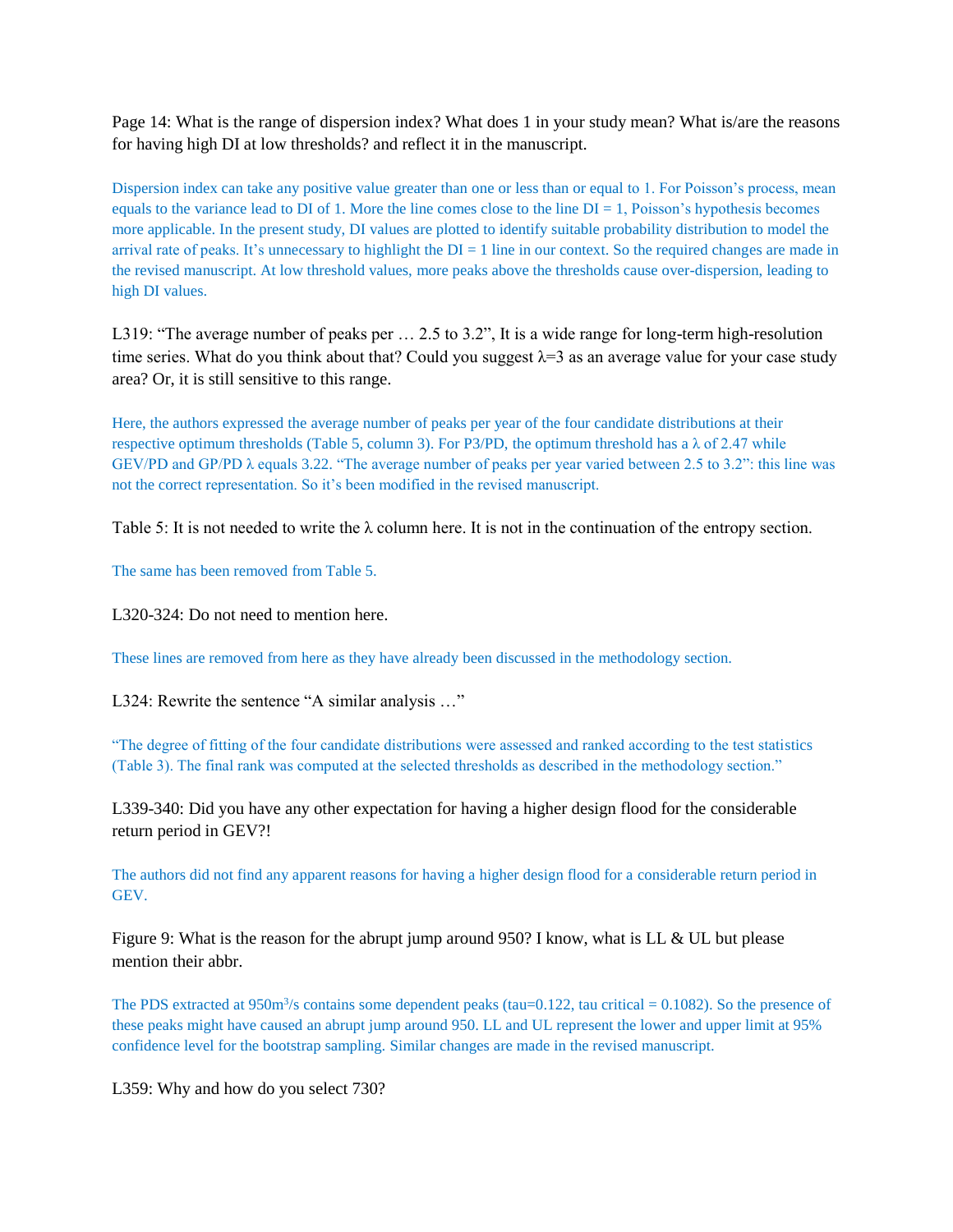According to the guidelines proposed by (Lang et al., 1999), (1) identify an interval of threshold values which gives good results for tests nos. 2 and 3 (Figure 4 and Figure 5 in the present study); (2) select within this interval the largest threshold with  $\lambda > 2$  or 3 (test no. 1) (Figure 3). Based on this, 730 is selected.

Page 17: Still, I do not understand the advantages of your method!. Is it faster? Is it hydrologically more reasonable? Is it prevent to do some additional steps?

Instead of applying several statistical measures to assess the degree of fitness of models to the value of exceedances, only this combined entropy of both the models proposed in the study can lead to similar results of the optimum threshold. It's hydrologically more reasonable as it considers the entropy of both the models of a PDS, i.e., the uncertainty involved in both the models while finalizing the threshold. The authors have explored the application of entropy in PDS modeling and proposed this POME-based approach as an alternate for other threshold identification techniques.

Conclusion question: Is it possible to have no peaks per year? I mean, the average peak per year is 3.2, and theoretically, it is possible to have several independent peaks in a year and no peak in another year. Did you have such a drought year or period?

Yes, it's possible to have a dry year, i.e., no peaks are above the selected threshold in a particular year. Yes, it's possible for any value of λ. Such drought years were observed at some threshold in our study also.

**Technical corrections:** The authors would like to thank the reviewer for suggesting these technical corrections, and the required changes are done in the revised manuscript.

L36: You already mentioned "λ" in the text.

L46: Please define EDF abbr.

EDF stands for Empirical Distribution Function.

L93-94: Please write this part in equation format.

L93-94 is written in equation format in the revised manuscript.

Table 1: Please cross-check the L moment expressions. I believe it has a mistake in the typing.

The expression is corrected.  $C = 2/(3+t_3) - (\ln 2/\ln 3)$ 

L98: GPA is wrong. It is GP all over the manuscript.

The GPA is changed to GP in L98.

L 109: Can be merged to the above equation.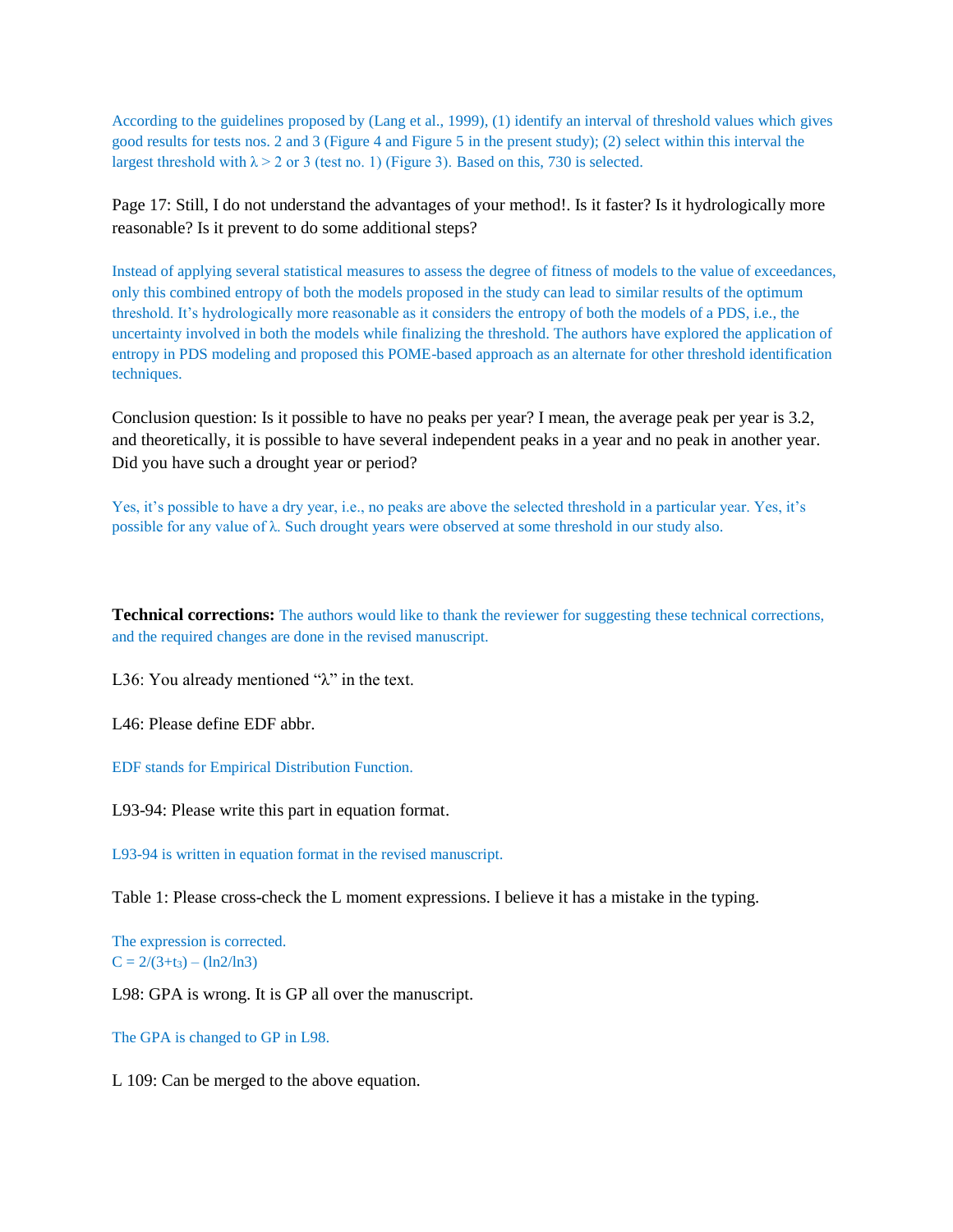It's merged with the equation written above.

Page 5: "y" and others are not the same format as other parts of the paper. i.e., "y" à y

L 114: by (Shannon, 1948) is the wrong citation form.

L 141: Eq. (4), while in line 124, it is written Eqn. So it has to be the same in all parts of the text.

L 149: the "Generalized extreme value" should be "Generalized Extreme Value" or "generalized extreme value".

"Generalized Extreme Value"

L154: Why eq. 11 is bold?

L177: The repetition of (PDS) is not needed anymore.

L185: When you mention the "Schwarz bayesian criterion" instead of the "Bayesian information criterion" term, you should write SBC, SIC, or SBIC, not BIC.

The corrections are done in the revised manuscript.

L203: "The Dispersion ind." Should be "The dispersion ind.".

It's been changed to "The dispersion index".

L228: Extra parenthesis

It is removed in the revised manuscript.

L239: in Sect. 2.4 ---à in Sect. 2.4.

Figure 3: Please fix the place of the arrow for the domain3.

The same has been corrected.

Figure 4: It is better to have the same x-axis (200-400). Also, y-ais in b is not appropriate.

The required change in Figure 4 is done.

L284-285: by Cunnane is mentioned several times.

L286: DI, did you mention this abbr in the text before?

Please take care of using abbr in the text. Sometimes, it seems that they are written too much!!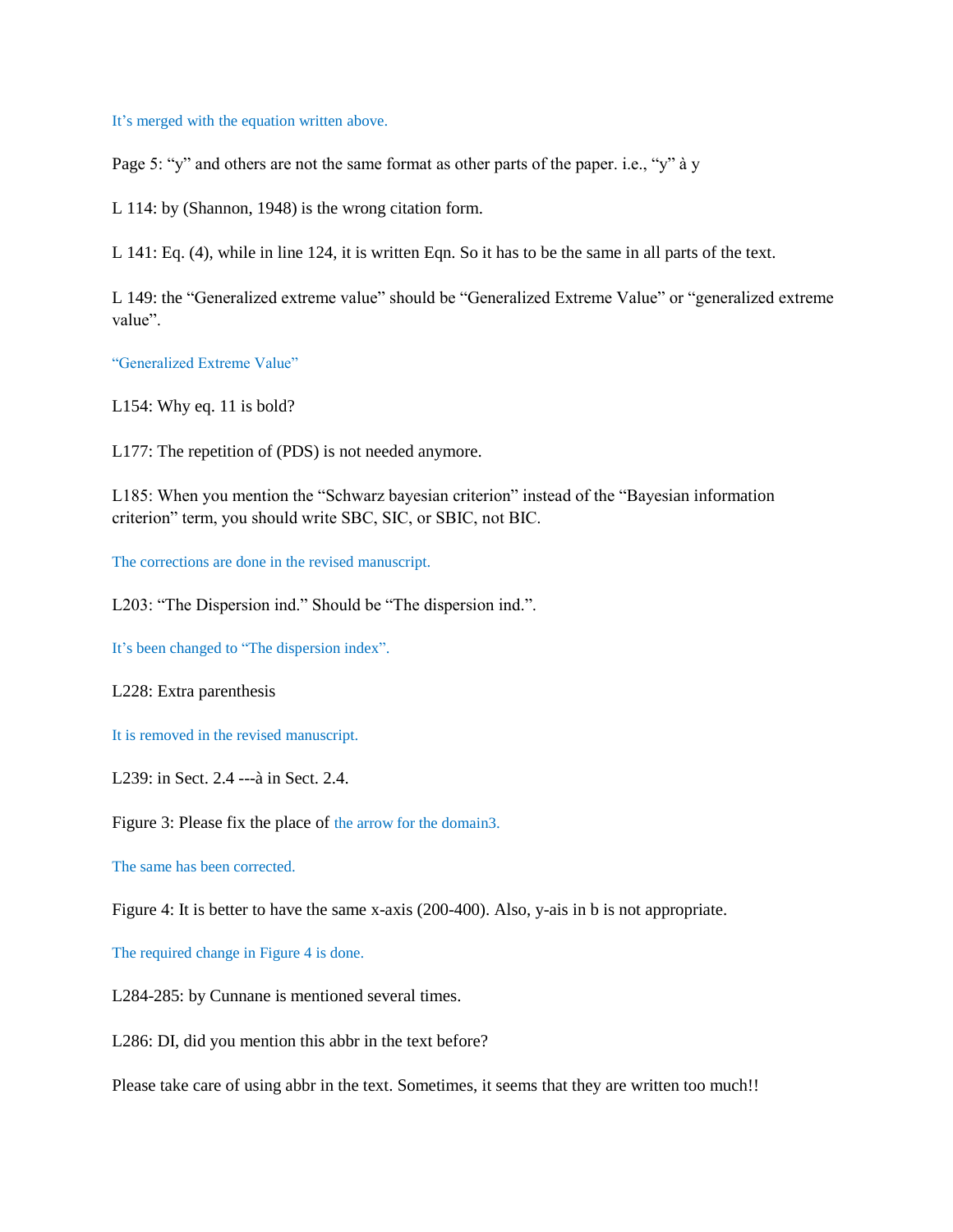DI stands for Dispersion Index. All such abbreviation-related mistakes are modified in the revised manuscript.

Figure6: Different y-axis makes it difficult to compare total entropies. You can at least use the same minor grid with two decimals.

Using colors may be better to show the result. Sometimes it is not easy to recognize the exact points.

Figure 6 is modified with colors and the same range of the Y-axis.

L325: KS and AD statistics

Figure 7&8: Surely use colors. Legends are not readable for me.

Figure 7 and Figure 8 are modified accordingly.

L373: Different abbr. at OH. Sometimes it is OBH.

The same abbr. OHB (for the Old Highway Bridge site) has been updated in the revised manuscript.

#### **References**

Ben-Zvi, A.: Rainfall intensity-duration-frequency relationships derived from large partial duration series, J. Hydrol., 367(1–2), 104–114, doi:10.1016/j.jhydrol.2009.01.007, 2009.

Bhunya, P. K., Singh, R. D., Berndtsson, R. and Panda, S. N.: Flood analysis using generalized logistic models in partial duration series, J. Hydrol., 420–421, 59–71, doi:https://doi.org/10.1016/j.jhydrol.2011.11.037, 2012.

Bhunya, P. K., Berndtsson, R., Jain, S. K. and Kumar, R.: Flood analysis using negative binomial and Generalized Pareto models in partial duration series (PDS), J. Hydrol., 497, 121–132, doi:https://doi.org/10.1016/j.jhydrol.2013.05.047, 2013.

Caballero-Megido, C., Hillier, J., Wyncoll, D., Bosher, L. and Gouldby, B.: Technical note: comparison of methods for threshold selection for extreme sea levels, J. Flood Risk Manag., 11, 127–140, doi:https://doi.org/10.1111/jfr3.12296, 2018.

Cunnane, C.: A particular comparison of annual maxima and partial duration series methods of flood frequency prediction, J. Hydrol., 18(3–4), 257–271, doi:10.1016/0022-1694(73)90051-6, 1973.

Deidda, R.: A multiple threshold method for fitting the generalized Pareto distribution to rainfall time series, Hydrol. Earth Syst. Sci., 14(12), 2559–2575, doi:10.5194/hess-14-2559-2010, 2010.

Jaynes, E. T.: Information theory and Statitical mechanics, Phys. Rev., 106(4), 620-630, 1957**.**

Lang, M., Ouarda, T. B. M. J. and Bobe´e, B: Towards operational guidelines for over-threshold modeling, J, Hydrol, 225, 103–117, 1999.

Lee, S., Vonta, I. and Karagrigoriou, A.: A maximum entropy type test of fit, Comput. Stat. Data Anal., 55(9), 2635–2643, doi:10.1016/j.csda.2011.03.012, 2011.

Pan, X. and Rahman, A.: Comparison of annual maximum and peaks-over-threshold methods with automated threshold selection in flood frequency analysis: a case study for Australia, Nat. Hazards, doi:https://doi.org/10.1007/s11069-021-05092-y, 2021.

Rosbjerg, D. and Madsen, H.: Advanced approaches in PDS/POT modeling of extreme hydrological events, in